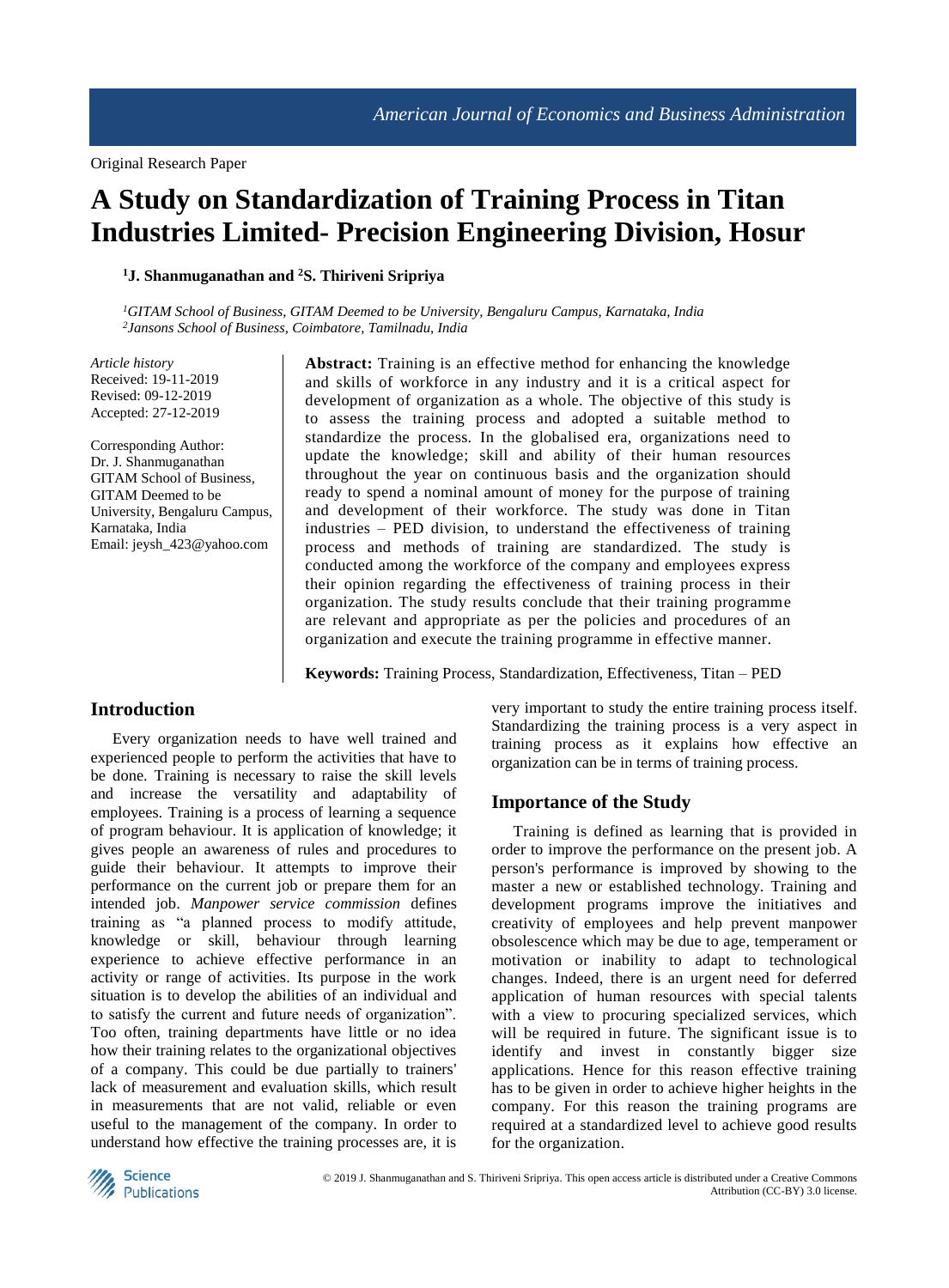# **Overview of Titan – PED**

Titan Industries Ltd is the world's fifth largest wrist watch manufacturer and India's leading producer of watches. The company is engaged in manufacturing of watches, jewellery, precision engineering and Eyewear. They produce watches under the brand name Titan, Fastrack, Sonata, Nebula, RAGA, Regalia and Octane and Xylys. They export watches to about 32 countries around the world. They manufacture precious jeweller under the Tanishq brand name. Titan Industries Ltd is a joint venture between the Tata Group and the Tamil Nadu Industrial Development Corporation (TIDCO). Titan Industries Ltd was incorporated in the year 1984 and commenced their business in the year 1986. The company set up an integrated watch manufacturing facility at Hosur in Tamil Nadu in the year 1987 with initial technical know-how from Europe and Japan. In October 1992, they came with a right issue to the part of finance for its expansion programs. In the year 1995, they diversified into Jewellery under the brand name of Tanishq to capitalize on a fragmented market operating with no brands in urban cities. Apart from the domestic market, the company started the manufacturing of watches for several prestigious international brands during the year 1997. In the year 1998, the company launched the second watch brand, Sonata.

Precision Engineering Division of Titan was started in 2002. It has become one of the leading manufacturers of Precision Parts Automotive and Aerospace Industries. The Diverse Product range includes pointers, dashboard clusters like Fuel Gauge, Temperature Gauge, Gear Shift Indicators, Clocks for Automobiles and any kind of Injection moulded Plastic parts, Electromechanical Assemblies for automobiles, all kinds of pressed and turned parts for automobiles. The Tooling Sector of Precision Engineering Division manufactures all kinds of Press Tool, Moulds, Jigs and Fixtures for various industries. Titan Automation Solution, a part of Precision Engineering Division is a leading Automation Solution Provider for all kind of industries. They made significant contributions to add value during the product development stages of the low-cost water purifier, Tata swatch, developed by Tata Chemicals. The Automation Solution applied its precision engineering capabilities to supply automation solutions for the development of special assembly presses that enabled mass production of Tata swatch.

## **Review of Literature**

In any research oriented studies, a decent literature reviews not only provide knowledge about what has been done in the research but also able to understand the strengths and weaknesses on which one can build it's perceptive and focused area of study.

Gopal (2008), in his study he has explored about effectiveness of training for executives. And the factors influence their managerial and decision making skills. The author studied about training policies and procedure that are followed in the organization to train the executives on various managerial skills. The study also assesses the effectiveness of training programme and execution in the organization as the whole. The respondents are supervisor, middle level managers and executives of various departments in relate manufacturing companies. The study is based on primary data method which used questionnaire as a tool for collecting 115 responses. The results conclude that the organization has strong training policies and execute the training programme for the development of their executives in achieving organizational objectives.

Neetu (2008) studied about the usefulness of training programme and thee trainee is able to apply the theoretical aspects of learned concepts into regular practice in their actual work environment. The study highlighted the use of role playing, cases, simulation, interceded exercises and computer based learning to provide exposure on current and relevant field of knowledge and real world situations. The results indicate the significant association on the variables of training programme assessment and method of training adopted in a training programme.

Ahmad and Din (2009) explained in his study about training and development activities followed in organizations to fill the skill gap of employees. The study comprises of training need analysis, training execution, training types, trainer's quality and evaluation method. The study is conducted among the manufacturing companies and 275 samples are collected through questionnaire method. Training and development activities must be appropriate for the employee's skills, Job nature and work environment. Evaluation method followed in some manufacturing companies is not ensuring the effective learning unless training is properly designed and executed. Successful training and development activates depends upon whether the planning and method of evaluation should match the design of the training program before it was executed.

Srimannarayana (2011) considers that Training and Development is an important component of modern HRM practices and the purpose of training and development vary from one organization to another. The study is based on primary data method and collected 105 responses from HR/Training professionals working in manufacturing, IT/ITES and service sector with a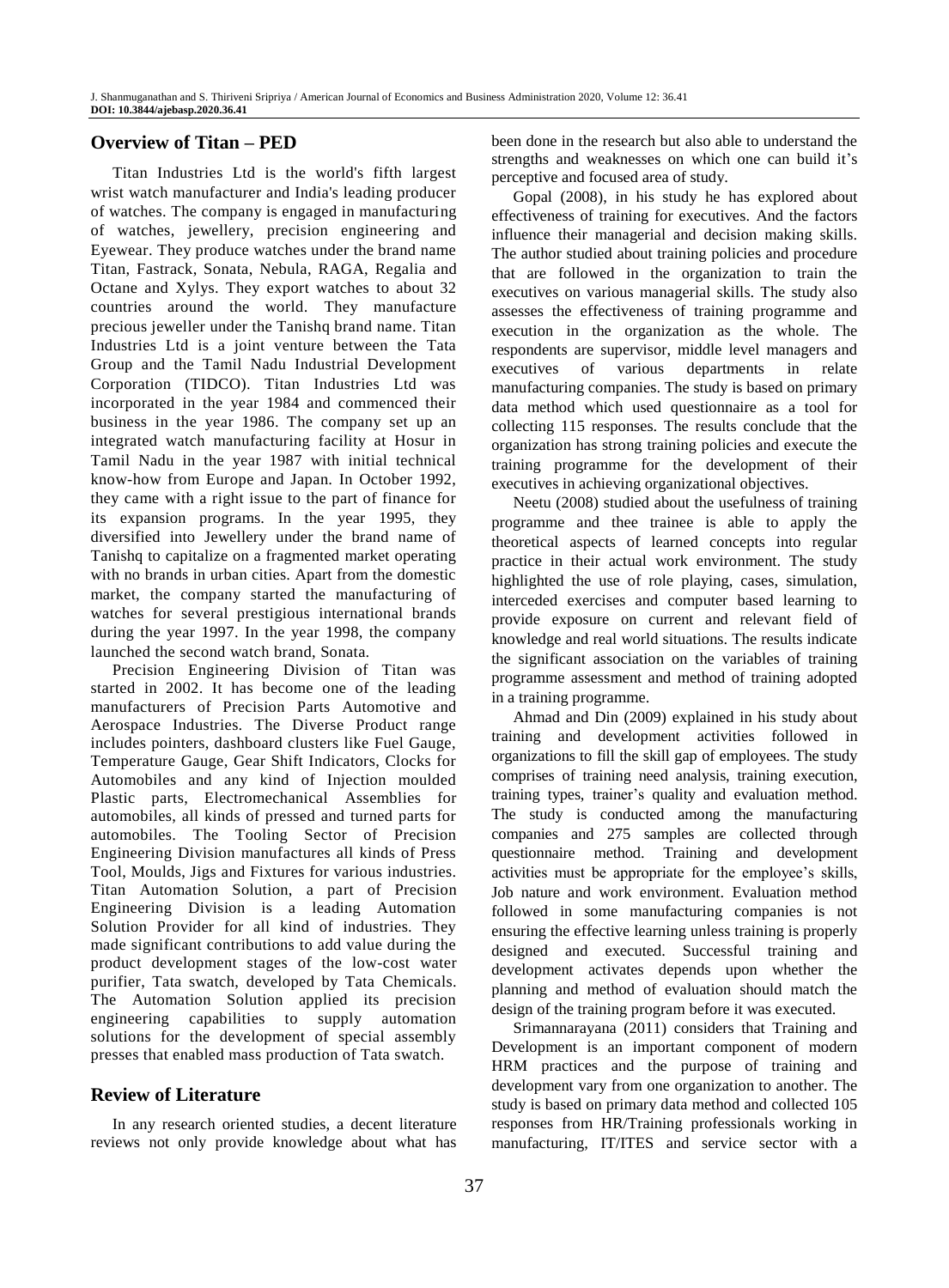minimum experience of three years in their respective organization and functional area of training and development. The study revealed that more than 75% of respondents are believed that training is an important component for performance improvements and 70.48% of respondents believed that transfer of learning is extremely important in work environment. The maximum respondents (95%) convey that feedback has to be collected from participants after completion of training programme on regular basis. There is an assessment gap between the measures that are done by HR/Training professionals on training aspects.

Devi and Shaik 2012 expressed the purpose of the research to identify how training and development influence the employee performance and analyse the impact the training and development variables on organizational effectiveness. Primary data method is used and 286 employees are considered as samples for the study that are collected from different manufacturing organizations. As per the reviews of previous researches, the variable for training and development are selected. Training and development is important for the employees in organization, it helps the employees to improve their skills and to give a better performance in workplace. The result concludes that there is a strong relationship between training and development with employee performance and showed positive impact among the variables of training and development towards organizational effectiveness.

Ramakrishna *et al*. (2012) highlighted that HRD department has play a proactive role in shaping the employees to defend the challenges in competitive environment. The banks not only formulate the plans and policies and devise strategies but the actual execution shows the competence and effectiveness of achieving organizational objectives. A sample of 85 employees covering all branches of Canara bank in Kurnool District has been considered for the study randomly. The study revealed that the employees have attended more training and development programmes, employees strongly agreed about the necessity of training and development programmes, majority of the employees rated trainer's preparation as good, employees rated trainers creating learning atmosphere and employees given overall rating for training and development programmes.

Arhan (2012) pointed out that the strategic human resource development factors affecting the evaluation of induction training effectiveness in Nepali banks. The study is based on questionnaire survey and 104 samples are collected from low and middle level managers of Nepali development bank. The study revealed that induction training as most effective in terms of learning and least effective on the criteria of behavioural change.

Manisha (2012) explained the existing policies practiced in co-operative banks to appraise the level of HRD practices and to assess the satisfaction level of employees on HRD practices exclusively the variables of training and development and reward and recognition. The study is formulated with structured questionnaire and in-depth personal interviews for collecting the necessary information as a primary source. Selective of 16 banks in Pune region are used for collecting the sample. In each bank, 30 employees of different level are adopted for gathering the information relevant to the study and employees are selected randomly from cooperative banks. The results highlighted that training helps employees to gain knowledge related to job and also enhance their attitude towards work environment. Extensive training programme such as on-the-job training, off –the-job training programmes and workshops gives continuous development and act as a driving factor for better productivity and performance. The study also suggested the method by which the selected co-operative banks can improve their performances in regular practices.

Ajit (2013) described that training and development programmes undertaken in banking sector for their employees. The purpose of the study is to analyse the effectiveness of training and development programmes for employees to discharge their duties and to know how training and development programmes helps to achieve customer satisfaction. The primary data is collected through questionnaire and bank employees are considered as a respondent. A sample of 40 employees is selected randomly from each bank names as HDFC, ICICI, Vijaya bank, Bank of Baroda and Dena Bank located in suburban area of Mumbai. The study concludes that private and public banks which give training and development programmes for their employees are increased and the objective of training programme is fulfilled by increasing the efficiency of employees. Banks provide training programmes to enhance their behavioural attitude which helps to satisfy the customers. Growth of banking sector depends on skilled manpower which is an outcome of training and development.

Nassazi (2013) describes the purpose of this study is to evaluate the effects of training on employee performance in telecommunication industry of Uganda. In his study, he focused particularly in identifying the training programs' existing in the industry. The study is in the form of case studies among telecommunication companies operating in Uganda. A qualitative research approach is used and adopted questionnaire as method of data collection which consists of 18 questions distributed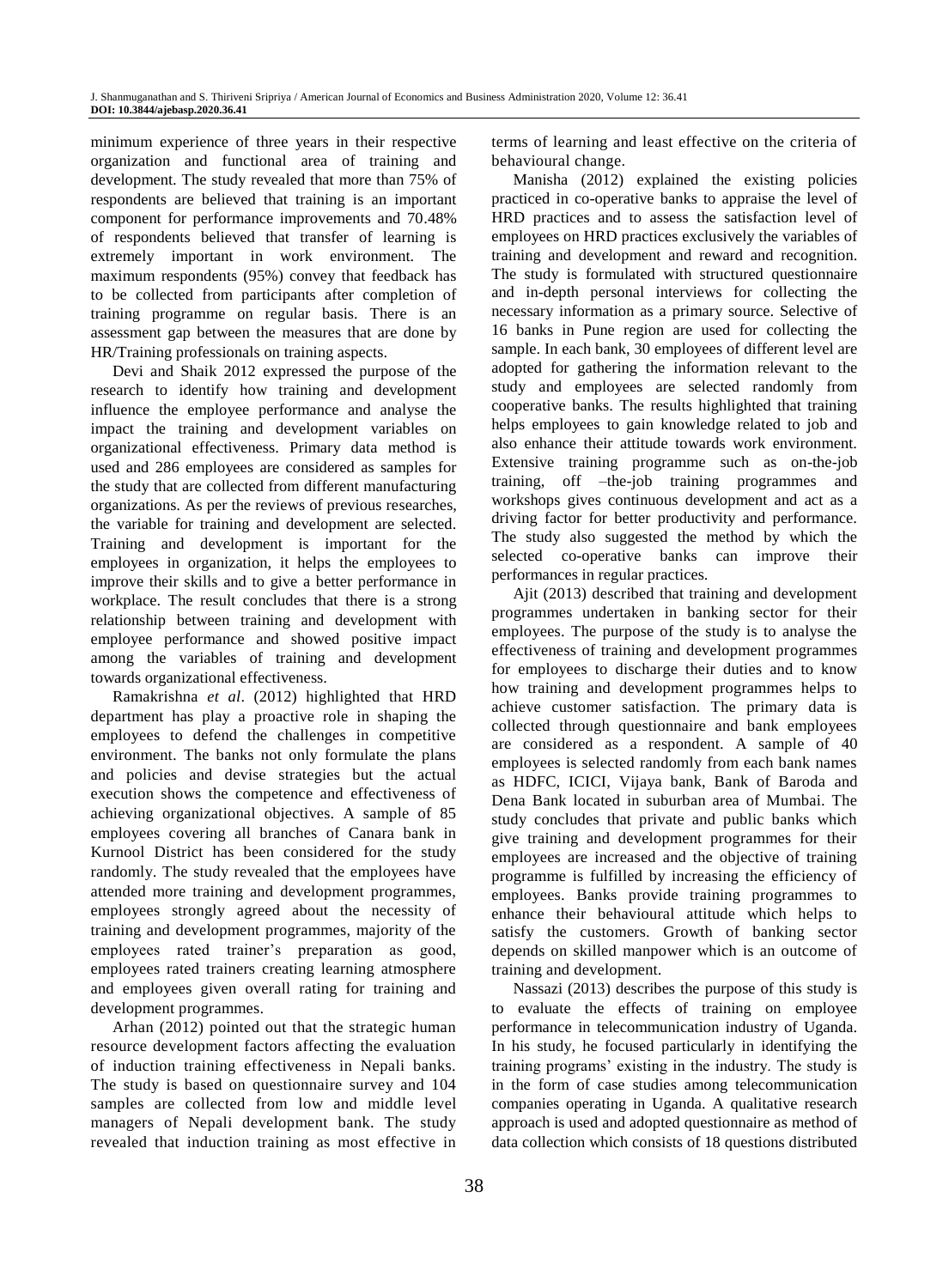to 120 respondents. Based on the sample collected, the results indicate that training have a strong effect on the performance of employees. The findings also describe the HR policies followed for training managers and executives of telecom companies.

#### *Objectives:*

- 1. To study the effectiveness of training process and ways to standardize it in Titan
- 2. To understand the training process followed in Titan's Precision Engineering Division.
- 3. To understand the needs of the employees in order to standardize the training process in Titan

## **Research Methodology**

The research paper is descriptive in nature and primary method of data collection through questionnaire is used to gather the information among employees of Titan – PED, Hosur plant. The secondary data includes reference books, journal, research papers and internet. Simple random sampling method is used to collect the samples of 200 from 540 employees working in the company. The task of data collection begins after a formulating the research problem and defined research plan is designed to understand the objective.

## *Analysis and Findings*

**Table 1:** Percentile analysis

|                |                                                                                                 | $%$ of   |             |
|----------------|-------------------------------------------------------------------------------------------------|----------|-------------|
| Q. No.         | Parameters                                                                                      | Response | Description |
| Q 1            | Induction training is given adequate importance.                                                | 86%      | Agree       |
| Q <sub>2</sub> | Regular training programmes are conducted as per planned.                                       | 85%      | Very good   |
| Q <sub>3</sub> | Scheduling of training programme have enough period to learn                                    | 78%      | Good        |
| Q4             | Training policies and procedure are followed in every programme                                 | 80%      | Agree       |
| Q <sub>5</sub> | Training programmes are reviewed periodically and improved                                      | 90%      | Agree       |
| Q6             | Training programme fulfils the requirements of employee's needs.                                | 84%      | Good        |
| Q <sub>7</sub> | Training programme gives sufficient content and Material                                        | 78%      | Very Good   |
| Q8             | Training methods are followed as per the requirements of content and audience                   | 65%      | Agree       |
| Q <sub>9</sub> | Sufficient training environment is provided for the programme                                   | 90%      | Very Good   |
| Q 10           | Training programme helps to learn real world problems and participatory mode.                   | 76%      | Good        |
| Q 11           | Training gives better skills relevant to the job                                                | 82%      | Agree       |
| Q 12           | Training enhance the work efficiency and effectiveness of job performed by employees.           | 76%      | Agree       |
| Q 13           | Training programme are evaluated through proper scale and results are measured.                 | 90%      | Agree       |
| O 14           | Training process are standardized for all levels of job                                         | 82%      | Agree       |
| Q 15           | Training help employees to perform well and results with promotion and other monetary benefits. | 80%      | Agree       |



**Fig. 1:** Factors influencing training process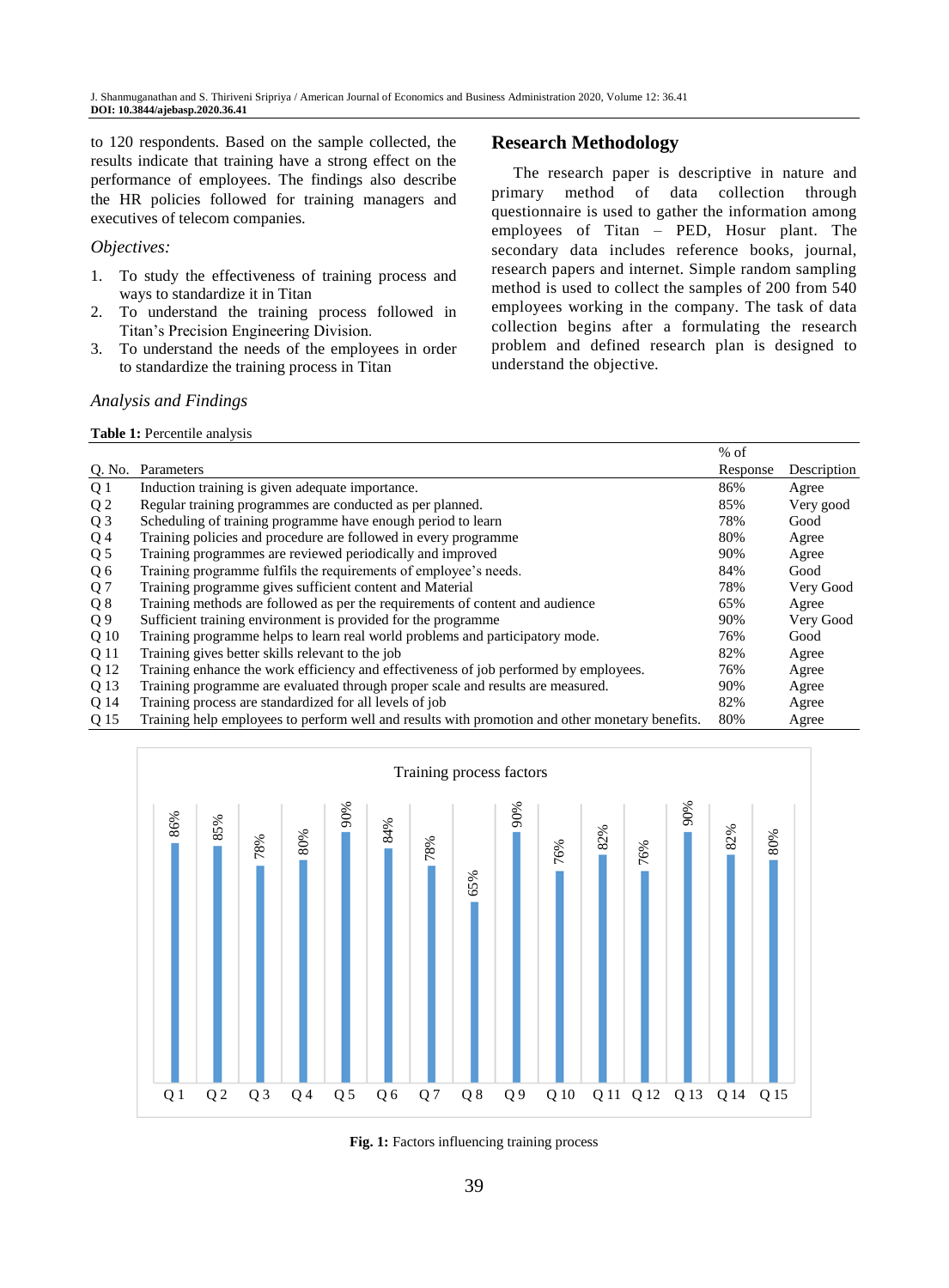The Table 1 indicates the parameters that are used to assess the standardized level of training programme in the organization. As a whole, percentile value of the variables is above 75%, which revealed that the company have structured policies and procedure for training programmes at all levels of management. The majority of employees (70%) gave the positive opinion on various factors (displayed in the Table 1) towards the training programme organized for their development of performance. Figure 1 represents the graphical format of entire training process practiced in the company.

#### *Interpretations:*

- The training process followed in Titan PED is considerably good as the respondents feel that the coordination from the HR department and the also the choosing of trainer is good
- The training need analysis undertaken in the company has a higher success rate, which shows that the employees' expectations are met in terms of their need identification
- Nearly half of the respondents were not aware of the online training calendar, it has not reached them due to some reason. Apart from this there can be a physical training calendar too
- When it comes to execution of training in Titan PED many are able to implement what they learn but not all the time, important training programs can have a follow up so that it might help them to implement the learning
- Many employees are either partially or fully dependent on their superiors or colleagues even after attending training programs
- The follow up training is required by half the population mainly for technical trainings
- Many respondents felt that their training expectations are met by the organization but they have put forth certain constraints in attending training

## **Conclusion**

Training is a primary source of any organization to develop the knowledge, skills and abilities of their workforce. There is enough evidence to show that employees who are trained on a regular basis would produce a better productivity and performance for their organization. To develop an integrated the standard training process in an organization, we need better policy and culture along with strategy to implement adhoc training and development programs. In a

manufacturing industry, employees are most important assets and their development in respective field will yield a sustainable growth in the competitive arena. The study concluded that Titan – PED, Hosur plant has well defined structure of training and development programmes for their employees and following standardized process of training to enhance the efficiency of their employees.

#### **Acknowledgment**

The special thanks to the Management, Executives and Employees of Titan Industries Limited- Precision Engineering Division, Hosur. I acknowledge my supervisor Dr. A. Somu, who supports me in enhancing research skills and all friends in academia.

## **Author's Contributions**

We got the opportunity to do a programme for the executives and employees in the company for developing certain procedural documents to enhance the standards on work system. During the programme, we conducted certain survey among the employees on different parameters of training and discussed our findings with the concern executives of a company.

# **Ethics**

We ensure that the content present in this article are the original work of an authors and contains unpublished material. The article submit for the publication is carefully read by author and approve for publication. There are no ethical issues involved in publishing this article.

## **Reference**

- Ahmad, I. and S. Din, 2009. Measuring the effectiveness of training and development program in manufacturing companies. Indian J. Commerce, 62: 86-90.
- Ajit, J., 2013. A study on training and development in Indian Banks. J. Res. Commerce Manage., 1: 34-39.
- Arhan, S., 2012. Strategic factors in evaluation of induction training effectiveness an exploratory study of Nepali bank managers. EXCEL Int. J. Multidisciplinary Manage. Stud., 2: 16-32.
- Devi, R.V. and N. Shaik, 2012. Training and development-a jump starter for employee performance and organizational effectiveness. Int. J. Soc. Sci. Interdisciplinary Res., 1: 202-207.
- Gopal, 2008. Effectiveness of executive training programs. Indian J. Commerce, 6: 143-150.